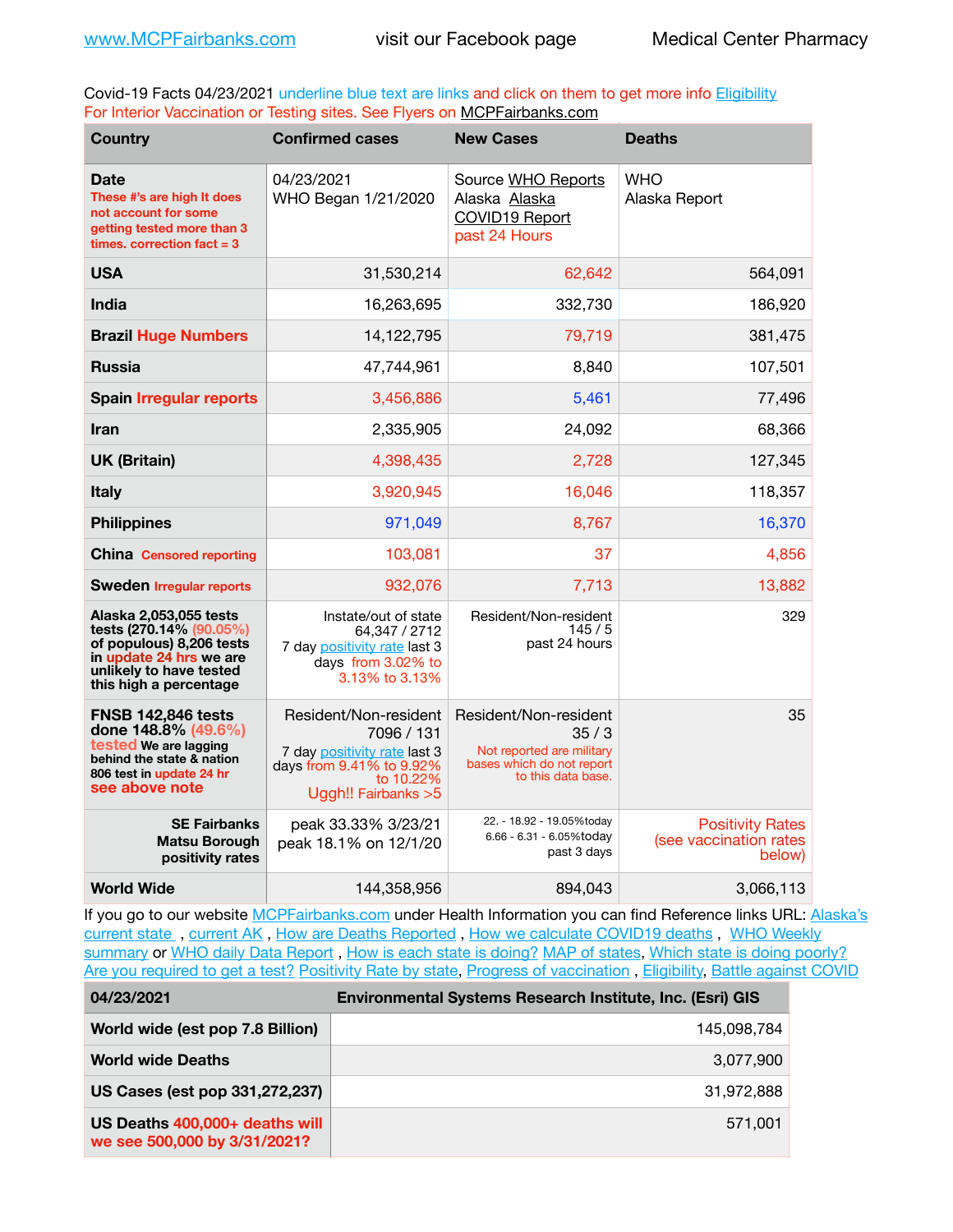| FDA has recommended a pause in the distribution of the Johnson and Johnson vaccine. Due                                                                                                                                     |                             |
|-----------------------------------------------------------------------------------------------------------------------------------------------------------------------------------------------------------------------------|-----------------------------|
| to increase risks of blood thrombosis in young 18-48 y/o women.                                                                                                                                                             |                             |
| Impact of COVID-19 on the US Healthcare system                                                                                                                                                                              |                             |
| Estimated US Population 331.3 million 193.19% (64.4%) have been tested (639.5 million)                                                                                                                                      |                             |
| Estimated 5% of US population will test positive for Covid-19 16.56 million (currently 32 Million (9.66%) of                                                                                                                |                             |
| population tested positive vs Alaska (8.47%) we have currently tested an est. 639.5 million based on 32 mill that                                                                                                           |                             |
| have tested positive discount some of these numbers by 67% to account for multiple testing of same person.                                                                                                                  |                             |
| If 8% will require hospitalization of the 16.56 million positive cases, we would need 1.325 million beds. Estimated                                                                                                         |                             |
| by the American Hospital Association there are 800,000 staffed beds available.                                                                                                                                              |                             |
| The US has 2.8 hospital beds per 1000 our needs could be 56, China had 4.3, Italy 3.2, South Korea 12.3                                                                                                                     |                             |
|                                                                                                                                                                                                                             | The Needs                   |
| The USNS Mercy and Comfort added                                                                                                                                                                                            | 2,000 staffed beds, not ICU |
| Of these estimated to be admitted to ICU                                                                                                                                                                                    | 960,000. to ICU beds        |
| The US has 16,000 ICU beds                                                                                                                                                                                                  | we have 68,000-85,000 beds  |
| US could need 299,000beds with ventilators                                                                                                                                                                                  | <16,000 ventilators         |
| Summation: Estimated needs could be 1.325 million hospitalized beds for just COVID-19 patients alone. If                                                                                                                    |                             |
| positives represents 5% of test run, then approximately 639.5 million have been tested, we have no idea how                                                                                                                 |                             |
| many tests have been run or how many multiple tests conducted on the same person, resulting in 32 million                                                                                                                   |                             |
| positive tests run with 571,001 with 854 deaths in the past 24 hours, ave 2320/day. In AK, with 64,347 positive                                                                                                             |                             |
| cases 8.47% of Alaska, 1,451 hospitalizations, and 329 deaths. Hospitalization rate is 2.25% of those that test                                                                                                             |                             |
| positive, Death Rate 0.511% overall or 22.67% of those hospitalized. Those >60 y/o represent 15% of positive                                                                                                                |                             |
| cases, yet represent 80% of deaths. 554,133 vaccines given equal approximately 251,843 (33.14%) completed                                                                                                                   |                             |
| series and 3302290 (39.78%) vaccinated once of population                                                                                                                                                                   |                             |
| Normal ICU stay 5-7 days, estimated ICU stay for COVID-19 2-3 weeks and they could tie up a ventilator for that                                                                                                             |                             |
| length of time also, helping only 1/3 as many patients.                                                                                                                                                                     |                             |
| This is why we need to flatten the curve by social spacing and only essential travel.                                                                                                                                       |                             |
| Expected Death (these are just estimates based on other countries) if 5% of the US Population (16.56 million)                                                                                                               |                             |
| test positive we are now at 29.137 million positive (8.8%) and if                                                                                                                                                           |                             |
| 1% die = 165,600 people                                                                                                                                                                                                     |                             |
| 2% die = 311,200 people                                                                                                                                                                                                     |                             |
| 3% die = 496,800 people                                                                                                                                                                                                     |                             |
| 6% die = 993,600 people obviously we have passed the 1.325 million positive cases we are 29.137 million so if                                                                                                               |                             |
| 5% of the US population (16.56 million) test positive and 6% of those die = 993,600 deaths if no vaccine, or if                                                                                                             |                             |
| 3.09% (511,704) will die, but we are 104.8% of the way there in 52 weeks (1 year).                                                                                                                                          |                             |
| World wide death rate of positive tests actually 2.12%. The US is at 571,001 1.79% of those actually tested                                                                                                                 |                             |
| positive, that is 70% lower death rate than when we started in 3/2020, started at 6%. But we are slipping Death                                                                                                             |                             |
| % have gone from 1.67 to 1.82%. There are 7.8 Billion people in the world 331 million live in the US (4.2% of the                                                                                                           |                             |
| world's population) 9.64% have tested positive. The US deaths represents 18.55% of the world's death numbers                                                                                                                |                             |
| and 22.04% of worldwide confirmed cases.                                                                                                                                                                                    |                             |
| In comparison to the flu in the US.                                                                                                                                                                                         |                             |
| CDC Estimates. From 2010 to 2016, the flu-related death rate was between 12,000 and 56,000, with the highest                                                                                                                |                             |
| season being 2012 to 2013 and the lowest being 2011 to 2012. Most deaths are caused by complications of the                                                                                                                 |                             |
| flu, including pneumonia or a secondary bacterial infection of the heart or brain. or 2,000 to 9,333 per year. In                                                                                                           |                             |
| 2020 in the US has 19 million cases 180,000 hospitalized and 10,000 (0.052%) have died, typically it is 2% will                                                                                                             |                             |
| die, compared to 1.79% with COVID19. 193.2% (US), 270.14% (Alaska), & 148.8% (Fbks) are still too few to                                                                                                                    |                             |
| protect us from future outbreaks. Experts feel that we need either need people to get infected with the virus and                                                                                                           |                             |
| develop antibodies or get vaccinated to create immune antibodies to protect us, that we need >60% of the<br>population to have positive antibody tests and preferably 70-90%, one expert felt they would not feel confident |                             |
| til >85% were positive, to give assurance (herd immunity) in order to go without masks and social distancing. NY                                                                                                            |                             |
| City seems to have the highest number at 20%. Testing is so important. Currently we are testing at 45.82 Million                                                                                                            |                             |
|                                                                                                                                                                                                                             |                             |

tests per month. At this rate to test everyone once it will take 7.16 months or over 0.59 years. To test 3 times it would take 21.47 months or 1.77 years

The [Flu](https://lnks.gd/l/eyJhbGciOiJIUzI1NiJ9.eyJidWxsZXRpbl9saW5rX2lkIjoxMDMsInVyaSI6ImJwMjpjbGljayIsImJ1bGxldGluX2lkIjoiMjAyMTAyMjYuMzYwNDA3NTEiLCJ1cmwiOiJodHRwczovL3d3dy5jZGMuZ292L2ZsdS93ZWVrbHkvb3ZlcnZpZXcuaHRtIn0.ePMA_hsZ-pTnhWSyg1gHvHWYTu2XceVOt0JejxvP1WE/s/500544915/br/98428119752-l) (Influenza kills approximately 1-2% of those infected ([1.6% positivity in Alaska](http://dhss.alaska.gov/dph/Epi/id/SiteAssets/Pages/influenza/trends/Snapshot.pdf) zero deaths for flu), SARS killed 800 people total, COVID19 appears to kill 1.79% > 571,001 of those that test positive (9.66% of US COVID) or 0.21% less deadly than the flu and seems to be more contagious. (Seems to spread more readily) Flu [rates dropped from 300 to single digits this year](https://lnks.gd/l/eyJhbGciOiJIUzI1NiJ9.eyJidWxsZXRpbl9saW5rX2lkIjoxMDEsInVyaSI6ImJwMjpjbGljayIsImJ1bGxldGluX2lkIjoiMjAyMTAyMjYuMzYwNDA3NTEiLCJ1cmwiOiJodHRwOi8vZGhzcy5hbGFza2EuZ292L2RwaC9FcGkvaWQvUGFnZXMvaW5mbHVlbnphL2ZsdWluZm8uYXNweCJ9.oOe3nt2fww6XpsNhb4FZfmtPfPa-irGaldpkURBJhSo/s/500544915/br/98428119752-l) note the start of mask wearing impacted flu numbers. Alaska has 64202 so far, 7061 in Fairbanks or 1 of every 9 of Alaskans, and with 35 of 329 deaths 1 in 9, the first case was transient foreign airline crew member. Interesting, the Source of Alaska's SARS-Cov2 virus originated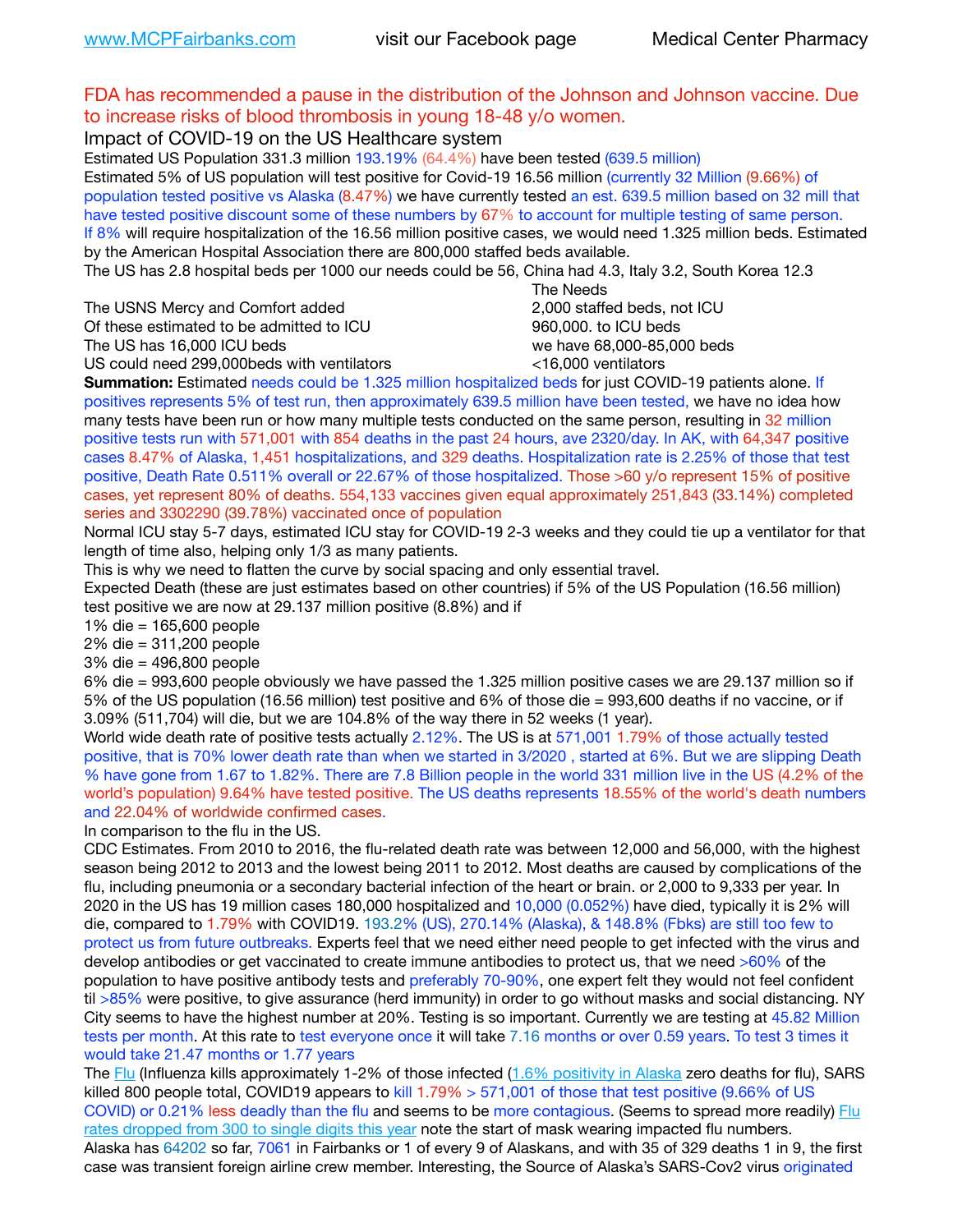not from East Asia by travelers or the west coast (Washington where it was first observed) , but came from the east coast of the US, and they were inoculated first from Europe, accordingly from New York's Governor and CDC. Currently 36 Variants known, only 6 of major concern in the US. (Europe's (china's)) Primary, plus an Ohio variant (COH.20G/501Y), California, [UK](https://www.cdc.gov/coronavirus/2019-ncov/transmission/variant-cases.html) (B.1.1.7), (7) South African (1.351), and (2) Brazil (P.1), we have seen 5, Europe's (China) [variant,](https://www.webmd.com/lung/news/20210318/cdc-who-create-threat-levels-for-covid-variants?ecd=wnl_cvd_031921&ctr=wnl-cvd-031921&mb=kYbf7DsHb7YGjh/1RUkcAW0T6iorImAU1TDZh18RYs0=_Support_titleLink_2) California, Brazil, UK, South Africa, in Alaska so far, the last 3 in particular as they have a 50% increase in transmissibility vs 20% in the others over the China variant.

**Best practice protection** is good personal Hygiene do not touch eyes, nose, mouth, wash hands frequently for at least 20-30 seconds, before you touch your face, and observe personal spacing of 6-18 feet. Remove your shoes in your house, frequently clean surface areas, let the cleaner sit 15-20 sec before wiping off. **We are recommending to wear any kind of mask.**

Drug treatment is being researched, but as yet not been verified, only suggested. Best to isolate those sick and isolate those most susceptible (old and preconditioned with risk factors)

**Risk factors:** Cardiovascular disease (56.6%), Obesity (41.7%), Diabetes (33.8%), age >60, respiratory problems, especially smokers or those who vape, High Blood Pressure

If you have been exposed self isolate for 2-4 weeks

One episode in China, a man tested negative for 27 days before showing symptoms. So Isolation may want to be considered up to 4 weeks not just 10-14 days.

Italy 1 in 10 positive cases admitted to ICU due to Hypoxic failure requiring mechanical ventilation. In NY it was 1 in 7 that required hospitalization, of the 5700 hospitalized 2634 were discharged (79% (2081)) or added (21%(553)), 9 in 10 put on a ventilator died.

Public policy development and education is important. **How Long does Covid-19 stay on objects** Air (droplets in air, sneeze/cough) up to 3 hours

| All (dropiers in all, sheeze/cough) | ap to 3 Hours |                            |
|-------------------------------------|---------------|----------------------------|
| Copper                              | 4 hrs         |                            |
| skin (SARS-COV2)                    | 9.04 hrs      | (Influenza virus 1.82 Hrs) |
| droplets on skin (sneeze)           | 11 hours      |                            |
| Cardboard (Amazon Box)              | 24 hrs        |                            |
| Plastic surfaces/Stainless Steel    | 72 hours      |                            |
|                                     |               |                            |



Viral Antigen and Viral RNA tells us you have the disease and can spread the disease and can or are currently sick. IgM (short term) and IgG (long term antibodies) tells us you have experienced the virus or had the vaccine, and got over it. You may be resistant if your [antibody levels](https://www.cdc.gov/coronavirus/2019-ncov/lab/resources/antibody-tests.html) are high enough. [Current](https://l.facebook.com/l.php?u=https://www.itv.com/news/2020-10-26/covid-19-antibody-levels-reduce-over-time-study-finds?fbclid=IwAR3Dapzh1qIH1EIOdUQI2y8THf7jfA4KBCaJz8Qg-8xe1YsrR4nsAHDIXSY&h=AT30nut8pkqp0heVuz5W2rT2WFFm-2Ab52BsJxZZCNlGsX58IpPkuVEPULbIUV_M16MAukx1Kwb657DPXxsgDN1rpOQ4gqBtQsmVYiWpnHPJo2RQsU6CPMd14lgLnQnFWxfVi6zvmw&__tn__=-UK-R&c%5B0%5D=AT1GaRAfR_nGAyqcn7TI1-PpvqOqEKXHnz6TDWvRStMnOSH7boQDvTiwTOc6VId9UES6LKiOmm2m88wKCoolkJyOFvakt2Z1Mw8toYWGGoWW23r0MNVBl7cYJXB_UOvGklNHaNnaNr1_S7NhT3BSykNOBg) [View of antibodies/immunity](https://www.livescience.com/antibodies.html)[.](https://www.itv.com/news/2020-10-26/covid-19-antibody-levels-reduce-over-time-study-finds) We have

#### Updated graph numbers.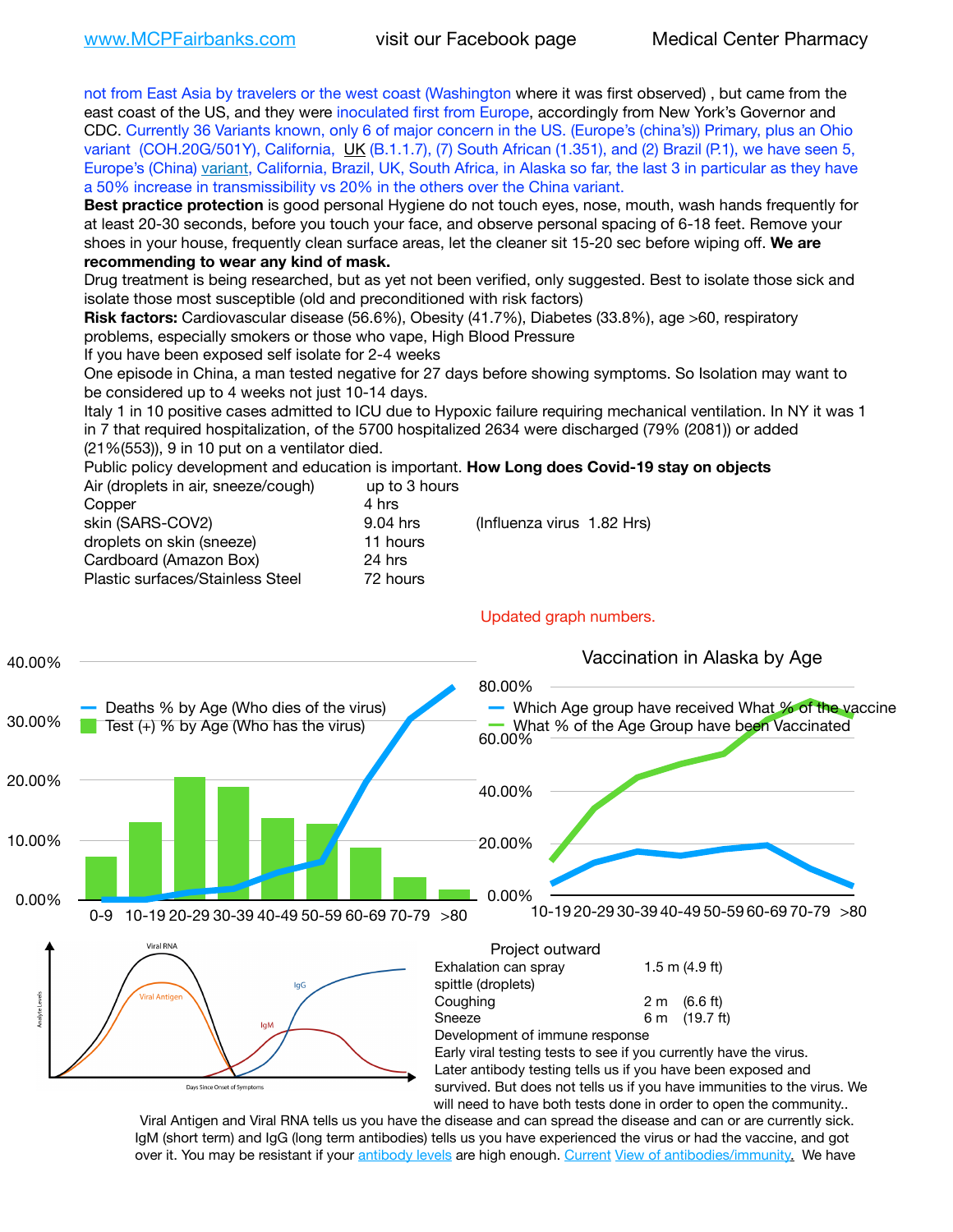tested currently 270.14% (90.05%) of the Alaskan population and over little over 193.2% (64.4%) of the US population, discount these numbers by 67% to reflect multiple testing of the same person. To be safe, we need at least 25% to see if we are making progress,  $60\%$  to [barely qualify](https://www.nature.com/articles/d41586-020-02948-4) to be safe, and  $70-90\%$  to be assured we will not see a second wave of sickness. Some experts will [not feel safe til we are at 85%.](https://www.bannerhealth.com/healthcareblog/teach-me/what-is-herd-immunity)

Three types of clinical laboratory COVID-19 or SARS-CoV-2 tests are being developed:

Molecular Gene sequencing (current method), Viral antigen (testing parts of the virus), Host antibody tests (serology). They detect the virus in different ways.

Mask & [Mask Usage:](https://www.nationalgeographic.com/history/2020/03/how-cities-flattened-curve-1918-spanish-flu-pandemic-coronavirus/) N95 filter out 95% of the particles in the air 3 microns in size or larger.

Mold sizes are about 10-12 microns in size. Bacteria are larger, so is dust

Gas molecules and viruses are smaller. PM2.5 are 2.5 microns in size.

**Viruses** can be 1 micron in size, 0.3 micron in size, or 0.1 microns in size, so they **will pass right through**. **We recommend wearing any mask, the mask may provide up to 5 times the protection** ver **wearing no mask at all**. It still **does not protect** the wearer from contracting the infection, it **can inhibit** the spreading, something is **better than nothing at all**.

**Remember there is a clean side ( the side towards you) and a dirty side,** the side to the contaminated air is dirty. If you are COVID positive then this is reversed. When handling the mask, do not touch the dirty side and then touch your face, Wash properly your hands first after touching the dirty side before touching your face. If you are infected the dirty side is the inside surface of the mask. Wash your homemade mask in hot water wash >133F (for at least 10 minutes) and rinse to sanitize with high heat >133F Plus and a weak bleach or peroxide (not Both) the mask. Daily if possible. If you are a frontline health care provider with a homemade fabric mask 2 hours. Do not touch the dirty side.

**Alcohol solutions** should be 60-80% alcohol **70%** is optimal. **Keep wet and rub 30 seconds**, or Happy Birthday song sung 3 times. **Hydrogen peroxide diluted to 2%** or 4 teaspoonful per quart of water (20ml per 946ml) Bleach the same ratio **Vinegar and ammonia are good cleaning agents, but not disinfectants**. **Do not mix** any of these agents together, toxic fumes can result. **Disinfectants, in order to be effective**, should remain on the applied surface, to be cleaned moist **(wet) for 30 seconds to 4 minutes** depending on material. Caution may dissolve glue or adhesives or bleach and discolor items, check with manufacturers. Do not let it get inside electronic devices. UV (10 minutes), [UV light](http://www.docreviews.me/best-uv-boxes-2020/?fbclid=IwAR3bvFtXB48OoBBSvYvTEnKuHNPbipxM6jUo82QUSw9wckxjC7wwRZWabGw) only kills where it can see.

#### **Myths**

Taking hot baths, using colloidal silver, eating garlic soup, gargling with bleach are not proven to be effective. We have already seen using chloroquine taking the wrong form in the wrong dose can be fatal, one death and one critically injured. (see Arizona couple after listening to the president)

**We have heard of all kinds of cures.** To date there is no curative or preventative treatments, only supportive therapy. At this point there is **no proof** that Quinine, zinc, Hydroxychloroquine, Chloroquine, or Vitamin C works. As they say wives-tale at best, irresponsible reporting most likely. We have seen no information that they work, ineffective dosing issues, over-dosing issues, permanently killing the senses of smell or taste, inappropriate usage, cardiac arrhythmias, and death from the usage of these agents have been reported.

The virus may die out with heat of summer, or cold weather, this is a myth, There are a couple of studies at show the virus can withstand 98F. We know the body tries to use up to 104F to potentiate our immune system, to kill viruses. Taking NSAID, Aspirin, Ach-Inhibitors, Arb's and you get the COVID-19 infection are not contraindicated and no clinical evidence that says you should stop any of these classes of medications. It would be misguided and ill advised if you did so In other words, Unless your doctor makes changes, keep taking your medications unless told to do otherwise.

As of 12/21/20, DHSS is aware of 11 reports regarding possible allergic reactions from Alaska's hospitals to CDC: Bartlett Regional Hospital (8), Providence Alaska (2) and Fairbanks Memorial Hospital (1). Two were identified as anaphylaxis and one of those resulted in hospitalization for ongoing monitoring. In the other three cases, symptoms were mild and not considered anaphylaxis. Symptoms have resolved in all cases and the hospitalized patient has been discharged and is doing well. The CDC said there appears to be no obvious geographic clustering of these reactions, nor was a specific production lot involved. People who experience anaphylaxis after the first dose should not receive a second dose, according to CDC recommendations.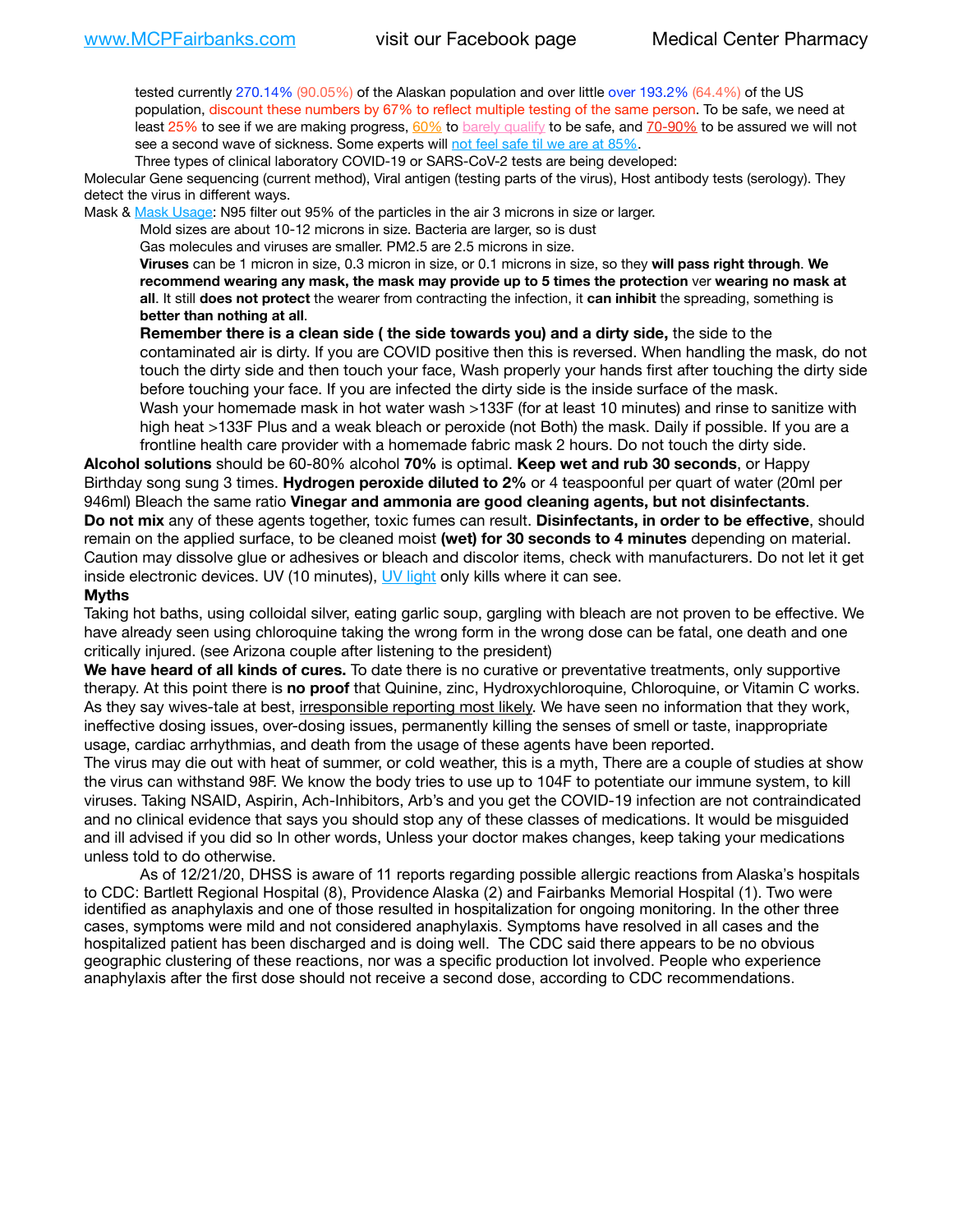Most Alaska adults have at least one ongoing condition that increases their chances of getting seriously ill with COVID-19.



| <b>Conflict</b>                                | <b>Combat Death</b> | Past 24 hours |
|------------------------------------------------|---------------------|---------------|
| <b>Revolutionary War</b>                       | 8,000               |               |
| <b>Civil War</b>                               | 214,938             |               |
| World War I                                    | 53,402              |               |
| <b>World War II</b>                            | 291,557             |               |
| <b>Korean Conflict</b>                         | 33,686              |               |
| Vietnam                                        | 47,424              |               |
| <b>Gulf War</b>                                | 149                 |               |
| Afghanistan                                    | 1,833               |               |
| Iraq                                           | 3,836               |               |
| <b>1918 Flu</b>                                | 675,000             |               |
| 9/11 deaths                                    | 2,977               |               |
| COVID19 deaths from 1/20/2020<br>to 04/23/2021 | 571,001             | 854           |

Check our website [www.MCPFairbanks.com](http://www.MCPFairbanks.com) for the 13 testing sites in the interior of Alaska.

Alaska is in Phase 2, Where everyone over the age of 16 years old qualify to receive the vaccination. Those under the age of 16 will be announced at a later time, pending research results from The companies producing the vaccines and the FDA approval process. Be sure to keep and save your proof of vaccination cards as you may need it for travel purposes in the future.

Gao Fu, the director of the China Centers for Disease Control, admitted on 4/10/2021 that the country's vaccines don't exactly give Covid-19 a knockout blow. One study from Brazil found that the vaccine from the Chinese company Sinovac was 50.4% effective, compared to Pfizer's 97%. Fu said the government is looking for ways to boost effectiveness.

## Many Alaskans live with underlying health concerns

You can not change your age but you can affect change with other risk factors. Nov. 17, 2020 for more information check out [Alaska DHSS Insights](http://dhss.alaska.gov/dph/Epi/id/Pages/COVID-19/blog/20201117.aspx)

Epidemiologists within the Section of Chronic Disease Prevention and Health Promotion analyzed reports from about 8,500 randomly-selected Alaska adults who participated in the annual [Behavioral Risk Factor Surveillance System \(BRFSS\)](http://dhss.alaska.gov/dph/Chronic/Pages/brfss/default.aspx) telephone survey between 2016 and 2018. About 67% of Alaska adults — two out of three — have at least one of the following ongoing health concerns that have been shown to increase chances for serious illness from COVID-19: